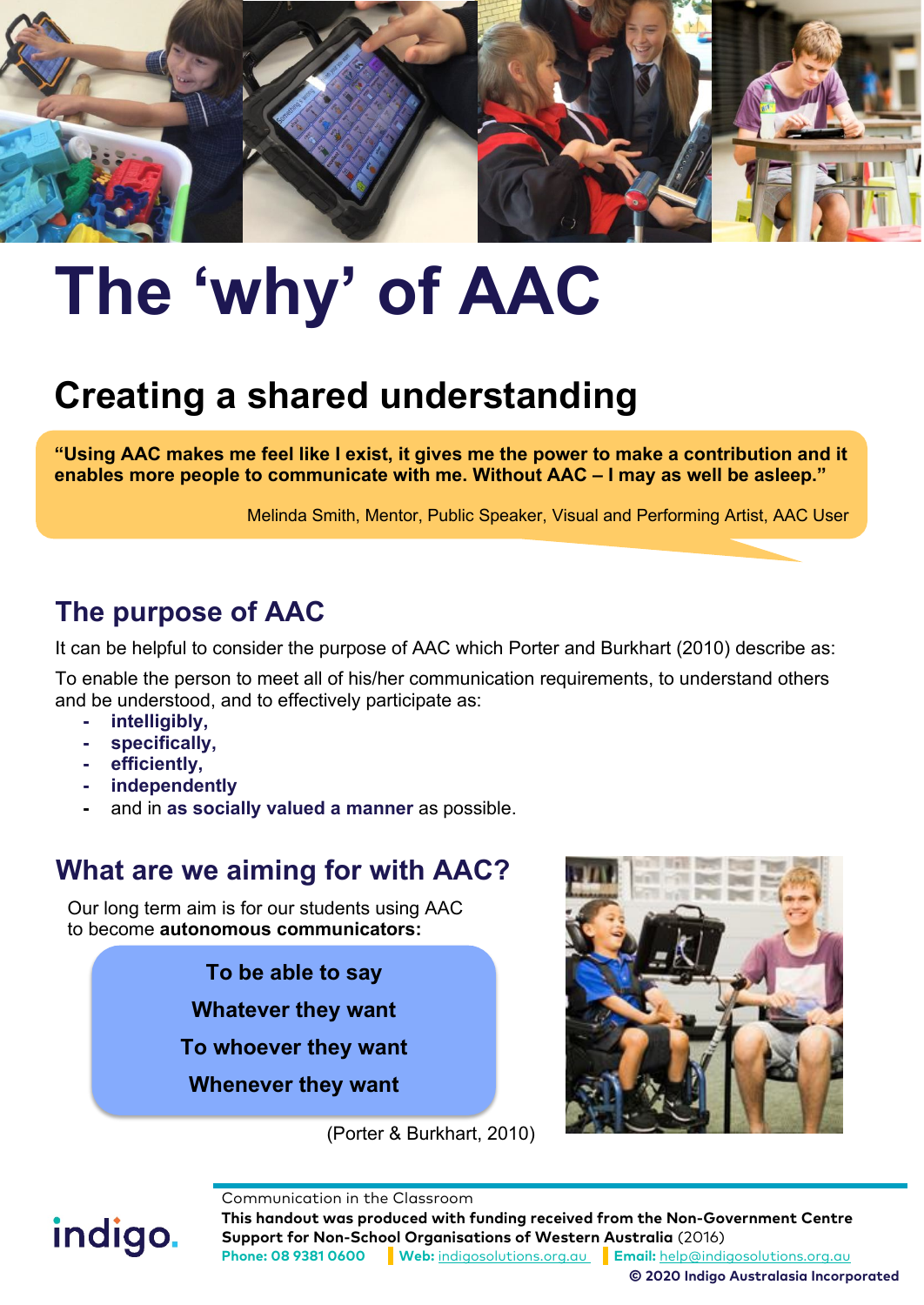# **What do your students want to say? Do they have access to the words they need to say it when they want to say it?**

Being able to start an interaction with another student

Say when they think something is funny/silly/gross etc. to really express their opinions and personality

**Ordering** lunch at the canteen all by

anteen all by Saying when<br>themselves something's wrong so you can help them

## **"There's more to life than cookies"** Light, Parsons & Drager, 2002

Communication is much more than just requesting wants and needs. We all communicate for a wide range of reasons, and it's important we consider these when we are thinking about our aims and opportunities for our students using AAC.



(Ahern, 2012)

## **Want to see what success with AAC can look like?**

The possibilities are endless but here are a few examples of AAC use in practice:

Communication is a conversation [http://www.assistiveware.com/proloquo2go-video](http://www.assistiveware.com/proloquo2go-video-communication-conversation)[communication-conversation](http://www.assistiveware.com/proloquo2go-video-communication-conversation)

#### Using AAC at home <https://www.youtube.com/watch?v=6jHWeD9ivc0>

Using AAC to discuss a life problem <https://www.youtube.com/watch?v=QqfVAPuGzpI>

Using AAC at the bank <https://www.youtube.com/watch?v=lPMPHpVZqzE>

indigo.



Communication in the Classroom

#### **This handout was produced with funding received from the Non-Government Centre Support for Non-School Organisations of Western Australia** (2016) **Phone: 08 9381 0600 Web:** [indigosolutions.org.au](https://www.indigosolutions.org.au/) **Email:** [help@indigosolutions.org.au](mailto:help@indigosolutions.org.au)

**© 2020 Indigo Australasia Incorporated**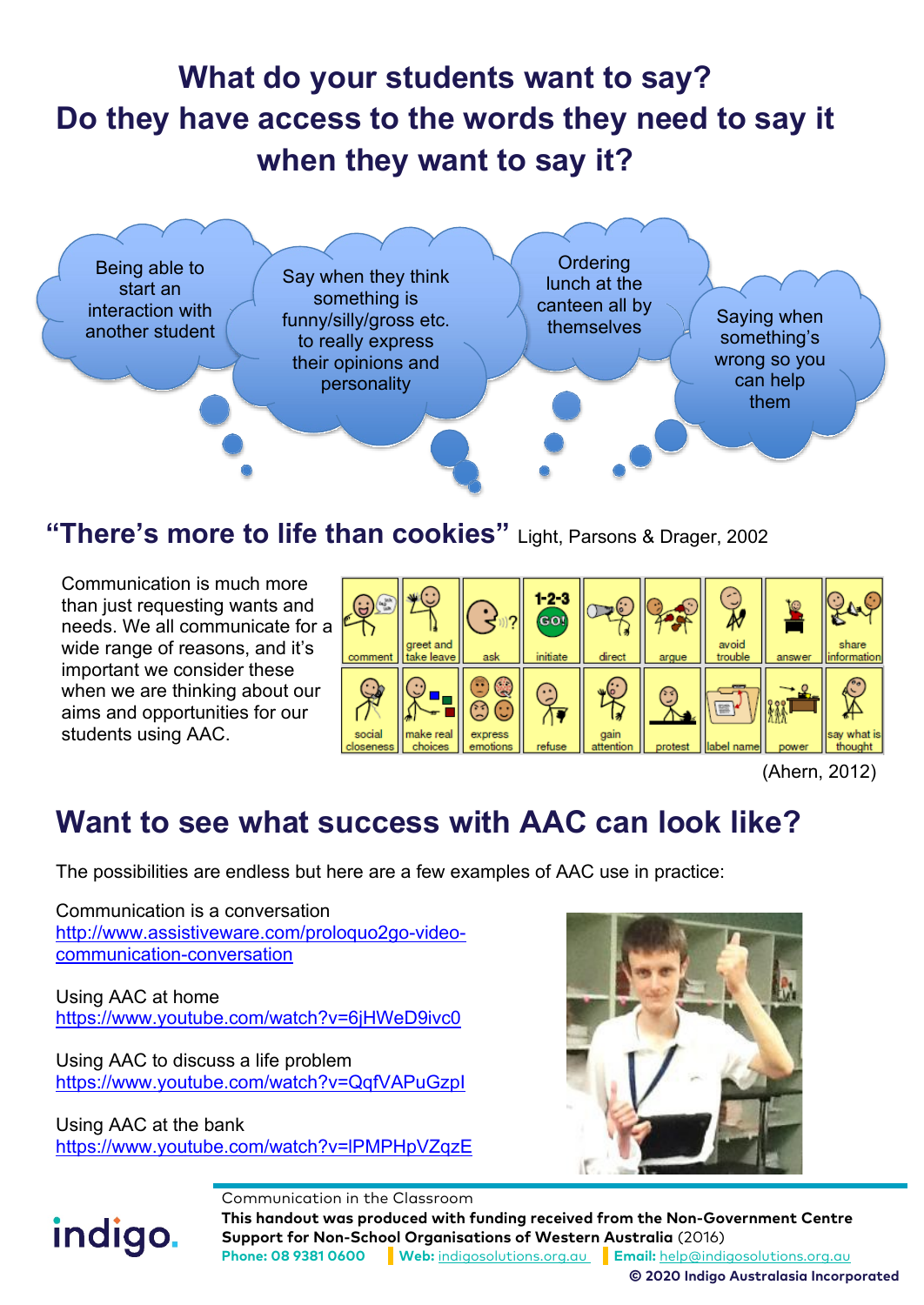## **Communication Everywhere**

**"We need to look at every aspect of our lives, from the time we wake up in the morning, until we get up the following morning. We need to be able to communicate 24/7 like so-called "normal" speaking people do"**

(Pistorius, 2004, p3) *AAC user*

Let's think more about the idea of supporting our students to become autonomous communicators who are able to communicate 'whenever they want'. Communication doesn't only happen in the classroom, we communicate throughout the day in many different environments. We are aiming to empower our students to also have access to their communication methods throughout the day, and learn about the many different opportunities to communicate. We want to be ready for communication at any time!

It can help to plan how you could make this possible for your students in the different environments your class visits, and problem solve any barriers or concerns that might come up.

- Is there a strap that can be attached to the device to make it easier to carry?
- Does your student have a low-tech backup (e.g. Paper or laminated system) for situations that really aren't practical to use the device?
- Does your student have a way to indicate that they have something to say or need their AAC system if it's out of reach?











indigo.









#### Communication in the Classroom **This handout was produced with funding received from the Non-Government Centre Support for Non-School Organisations of Western Australia** (2016) **Phone: 08 9381 0600 Web:** [indigosolutions.org.au](https://www.indigosolutions.org.au/) **Email:** [help@indigosolutions.org.au](mailto:help@indigosolutions.org.au)

**© 2020 Indigo Australasia Incorporated**